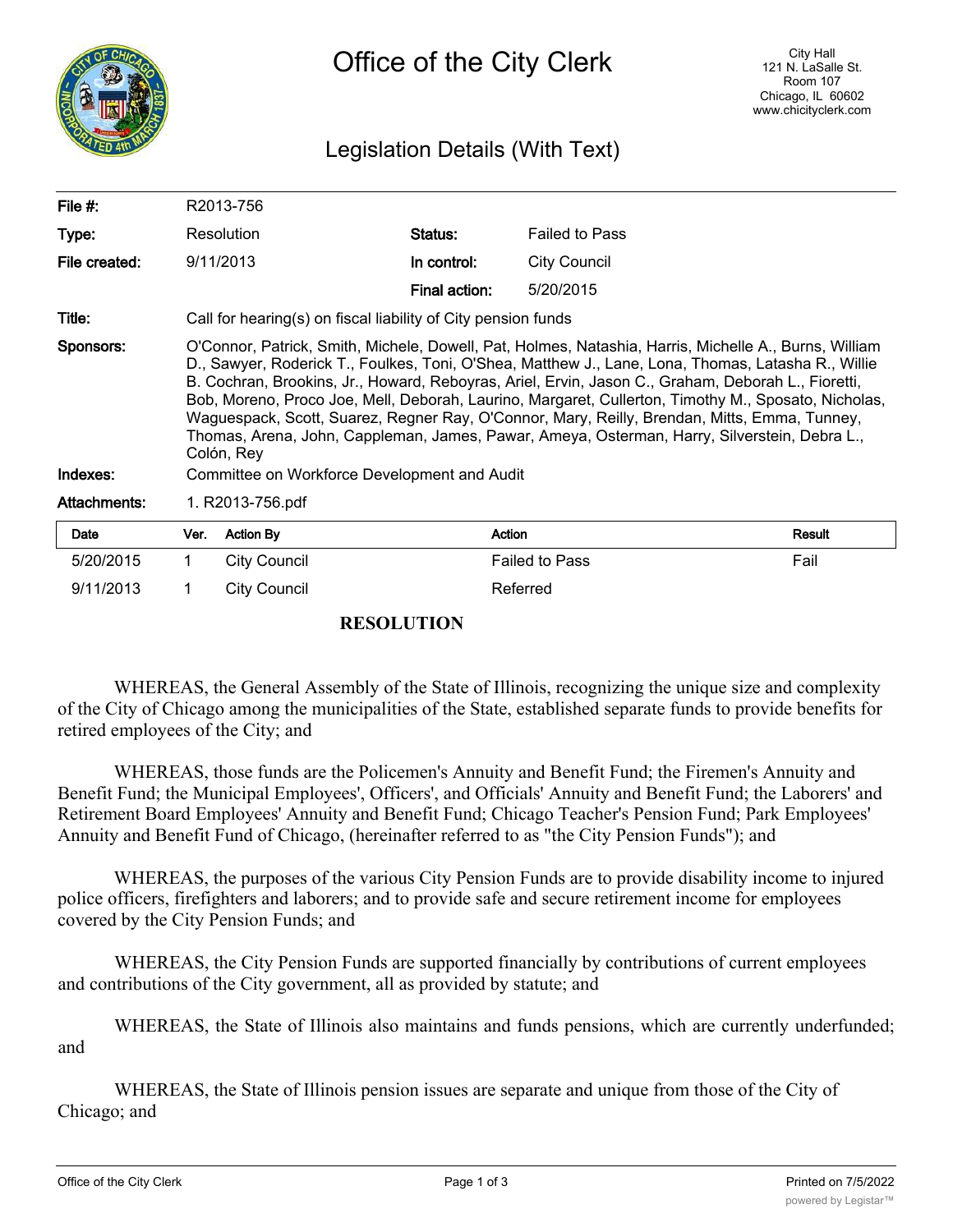WHEREAS, the Illinois General Assembly is discussing possible proposals concerning the pension funds of the State of Illinois and of school districts outside the City of Chicago; and

WHEREAS, it is unclear whether one of those proposals will be applied to the City of Chicago's pension issues; and

WHEREAS, a viable pension system is necessary in order to attract and keep competent and highly motivated employees to provide necessary services to the residents and businesses of the City of Chicago; and

WHEREAS, resolution of the City of Chicago's Pension issue in the near future is essential to the economy of the City of Chicago; and

WHEREAS, it is important and necessary that the City of Chicago further formulate recommendations for any legislation that is necessary or appropriate to protect the financial viability of the City Pension Funds; now, therefore,

*-cA- II ^( (AajQ^*

BE IT RESOLVED BY t^HEXWYXOUNCIL OF THE CITY OF CHICAGO that the City Council, through its Committee on Workforce Development and Audit, conduct hearings into the fiscal condition, operations, investment practices, and present and future viability of the City Pension Funds described in the preamble hereof; and

BE IT FURTHER RESOLVED that the Committee on Workforce Development and Audit invite appropriate parties to testify concerning the various proposals before the state legislature and any other possible recommendations and plans; and

BE IT FURTHER RESOLVED that invitations to testify be extended to all those persons as the Committee may determine to be appropriate; and

BE IT FURTHER RESOLVED that all of the foregoing be done with a view toward evaluating the current proposals before the Illinois General Assembly and the possible impact on City Pension Funds and to discuss the future of the City of Chicago's Pension Funds and any other proposals other proposals.

## *2*

Alderman Patrick J. O'Connor, 40m Ward

rman JViicneie bmitn, 43 ward, ...